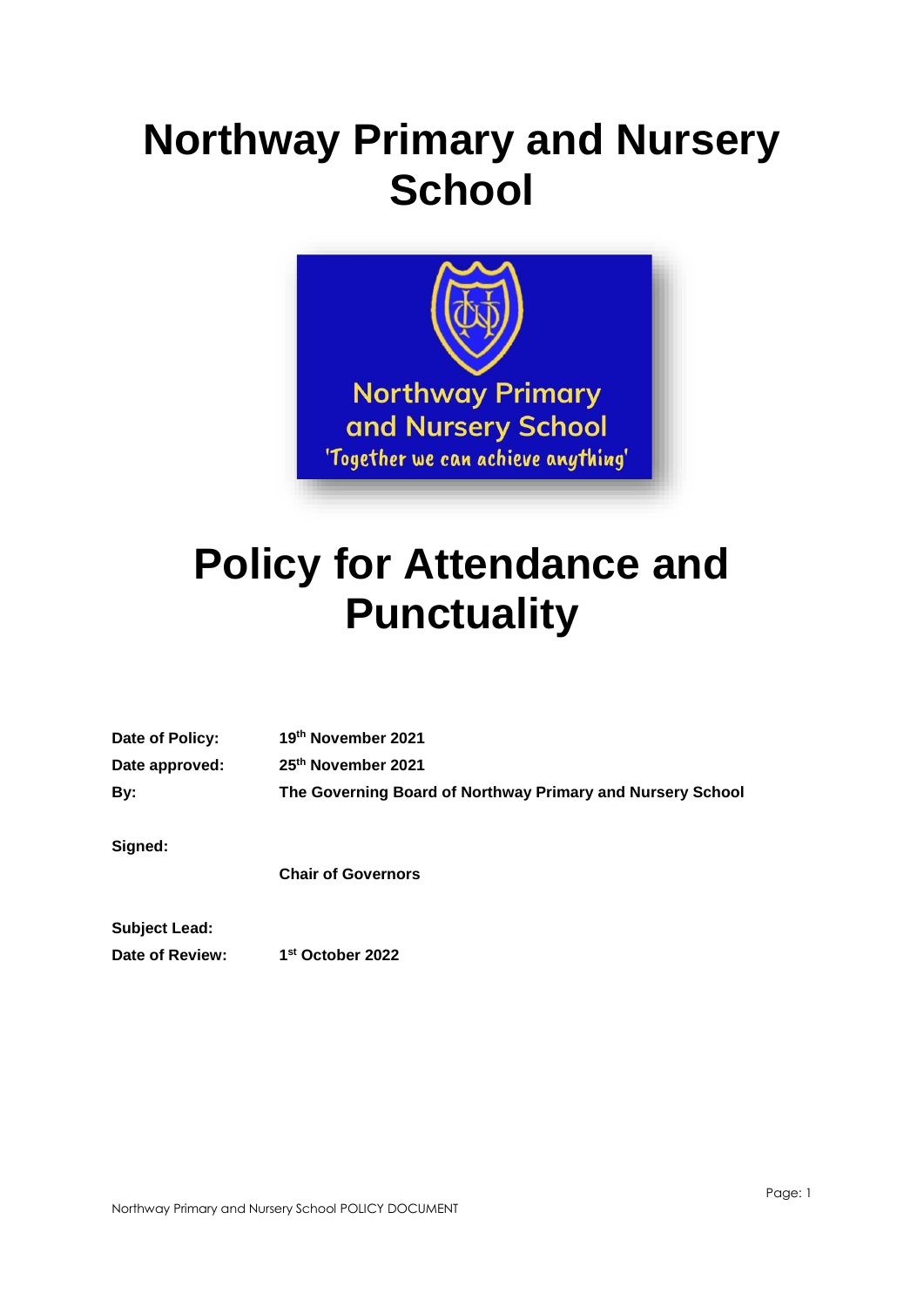

#### **Introduction:**

Northway Primary and Nursery School is a strong and distinctive community, where we value each other as part of the family. We show this through our planning, our teaching, our relationships and respect for each other as individual learners. We are all learners – no matter our age or time within this or another School.

Learning potential is realised most when parents and teachers work in partnership. We believe in our children and we want our children to believe in themselves – they will then 'believe and achieve'. We set ourselves the high standard of: All learners, All achieving, All the time. Our Policy for Teaching and Learning is underpinned by this ethos.

The Northway Curriculum has a golden thread that links a rich tapestry of knowledge, interwoven with key skills and allows children to engage with, connect with and understand their locality and rich cultural offer and take their places as global citizens in the twenty first century.

The Northway Values for Victory exemplifies an ethos that builds community and provides the expectations for excellent attitude and learning behaviour. The curriculum is planned to allow children to explore, evaluate and improve. Children know the high expectations and are encouraged to strive for success in all that they do. Children are nurtured so they can engage with their learning without barriers and reach their own potential. Northway understands that aspiration is good but aspiration for all: all learners, all valued, all achieving…all the time.

Our Curriculum is a progressive programme of study, where children are exposed to knowledge and skills year on year. Children should see the 'big picture' as they progress through school and see building blocks coming into place. They will be immersed in a rich vocabulary and text-base to inspire a love of learning and given the opportunity to share their knowledge. Children can exemplify their prior knowledge and staff teach from this starting point, knowing the expectation for their specific year group. Low state quizzing for pre-assessments endeavour the development of sticky knowledge and post-assessment give children the satisfaction of achievement. Each subject area is taught discretely but has clear cross-curricular links and crossover of skills. We give core subjects and basic skills a strong emphasis but passionately believe in a wide, broad, rich curriculum, where children have deeper learning experiences and develop a life-long love of learning…developing dynamic and industrious citizens for Liverpool and the world who can make a positive contribution.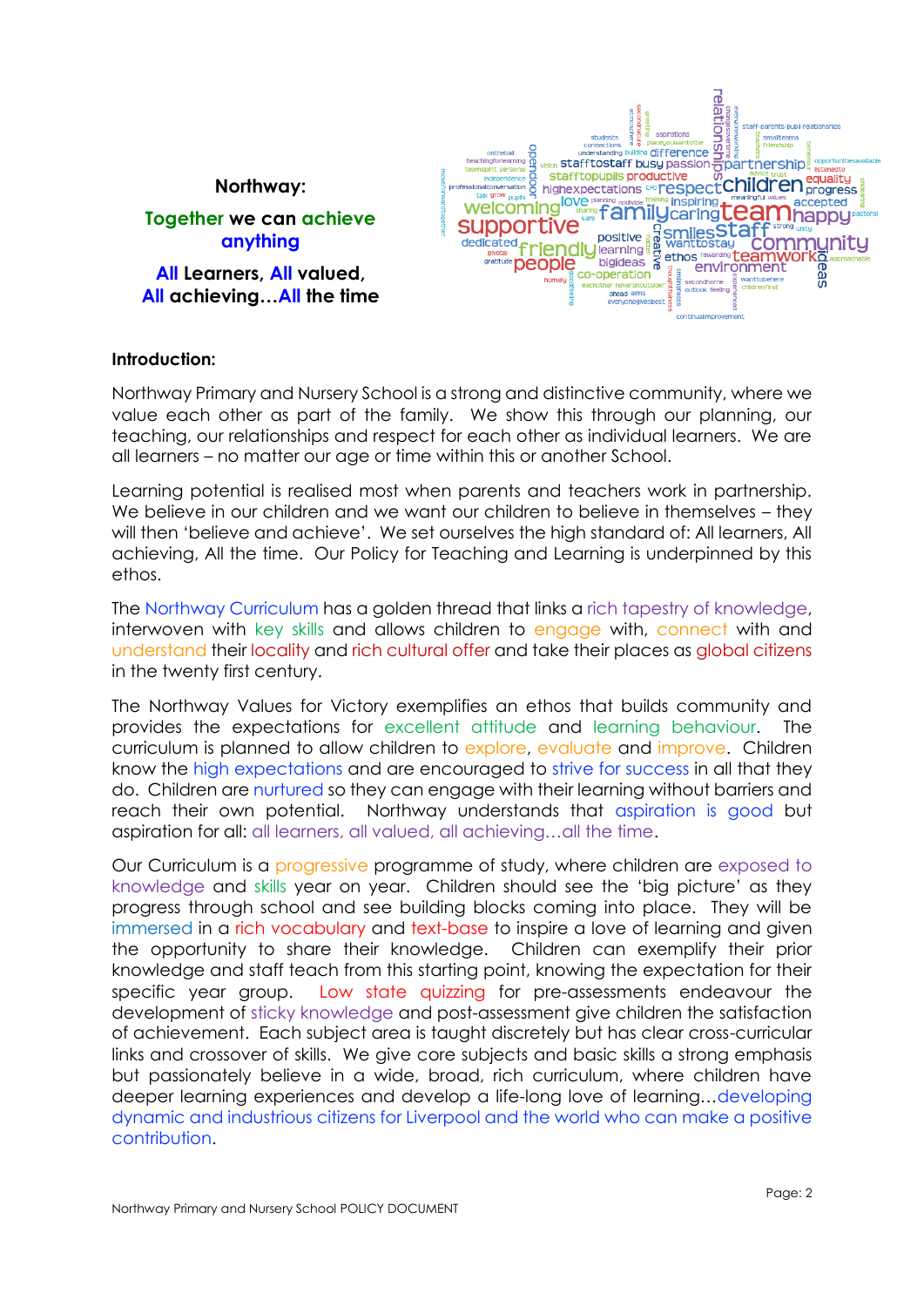Excellence, enjoyment, enrichment, progression and relevance are all key principles of our Northway Curriculum from Nursery to Year 6.



RESPECT • TRUST • COURAGE • COMPASSION • FORGIVENESS • PERSEVERANCE • HOPE

## **1. Statement of consideration of equalities in all policies and procedures**

This policy outlines the teaching, organisation and management of Attendance and Punctuality at Northway Primary School. The policy has been drawn up as a result of staff discussion and has the full agreement of the Governing Body. The implementation of this policy is the responsibility of all teaching staff.

## **2. Intent**

#### **Aims**

Northway Primary School recognises the clear link between the attendance and achievement of pupils. The aim of this policy, is to encourage the highest possible levels of attendance and punctuality for pupils within Northway Primary School to support learning and development.

The importance of attendance and punctuality is underpinned by an awareness of safeguarding issues. It is important to see our children every day and provide an educationally safe and secure environment.

To gain the greatest benefit from their education it is vital that all pupils attend regularly and on time. Pupils should aim to attend every day that the school is open. We set a target for all pupils to aim for  $100\%$  attendance with the expectation all pupils achieve at least 97%. As a school we define regular attendance as 97% or above.

Northway Primary School believes Teachers, Parents, Carers, Pupils and all members of Northway Primary School community have an important contribution in improving attendance and punctuality ensuring pupils attend to achieve. This Policy sets out how we will achieve this together and should be read in conjunction with the Attendance Roles and Responsibilities Guidance attached to this document.

#### **Objectives**

• Maximise the overall percentage of pupil attendance and punctuality at Northway Primary School.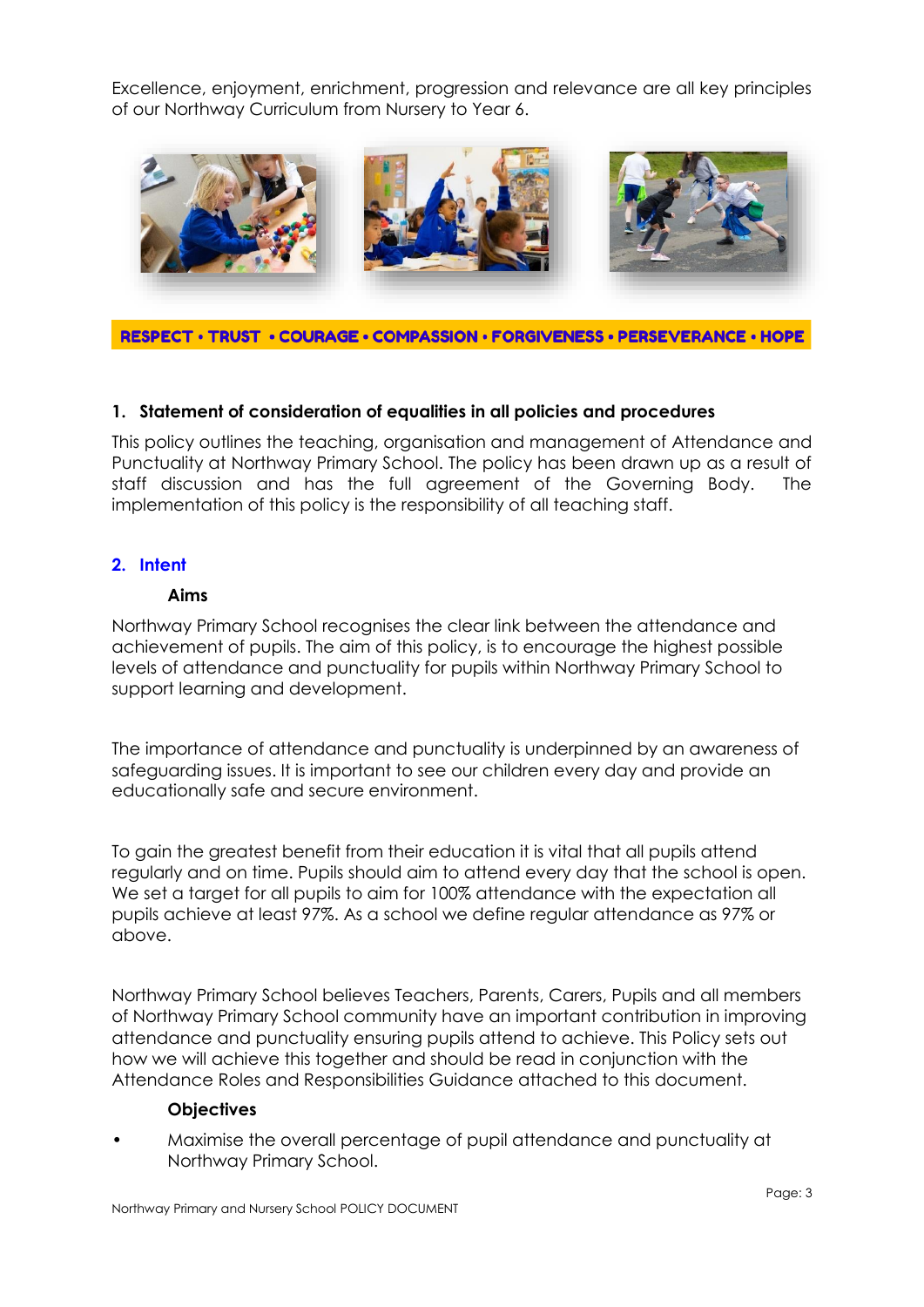- Reduce the number of pupils who are persistently absent and raise the profile of attendance and punctuality amongst the school community.
- Provide support advice and guidance for parents, pupils and staff.
- Develop clear procedures for the maintenance of accurate registration for pupils.
- Ensure a systematic approach to gathering, analysing and acting upon attendance data.
- Ensure a whole school approach to ensure consistency of intervention strategies.
- Continue to promote effective partnerships with the Local Authority, Children's Services, Health and other partner agencies.

## **3. Implementation**

## **Promoting regular Attendance at Northway Primary School:**

This is everyone's responsibility, all members of staff, parent/carers and pupils. To help us all focus on this, Northway Primary School will ensure:

- Appropriate interventions are in place to improve punctuality.
- An appropriate curriculum is provided and will be reviewed regularly.
- The need for high quality teaching and learning throughout the school is recognised as being essential to the promotion of attendance.
- Pupils are provided with appropriate support to minimise absence from school. This includes Northway Primary School and multi-agency provision as appropriate.
- Special Educational Needs, disadvantaged and Looked After pupils and other vulnerable groups are given appropriate support, and attendance is monitored rigorously.
- Effective partnerships with parent/carers are encouraged through regular contact and support provided.
- Parents/carers are kept informed of pupils' attendance and punctuality through first day contact, termly progress reports, individual letters and meetings when required.
- Good attendance and punctuality is rewarded through regular incentives.
- Attendance and punctuality is regularly discussed with pupils in class and at assemblies.
- Staff attendance roles and responsibilities are clearly defined and all staff should ensure these are followed.

#### **Safety considerations**

#### **Attendance Expectations and Absence Procedures**

A child not attending school is considered to be a safeguarding matter. This is why information about the cause of any absence is required.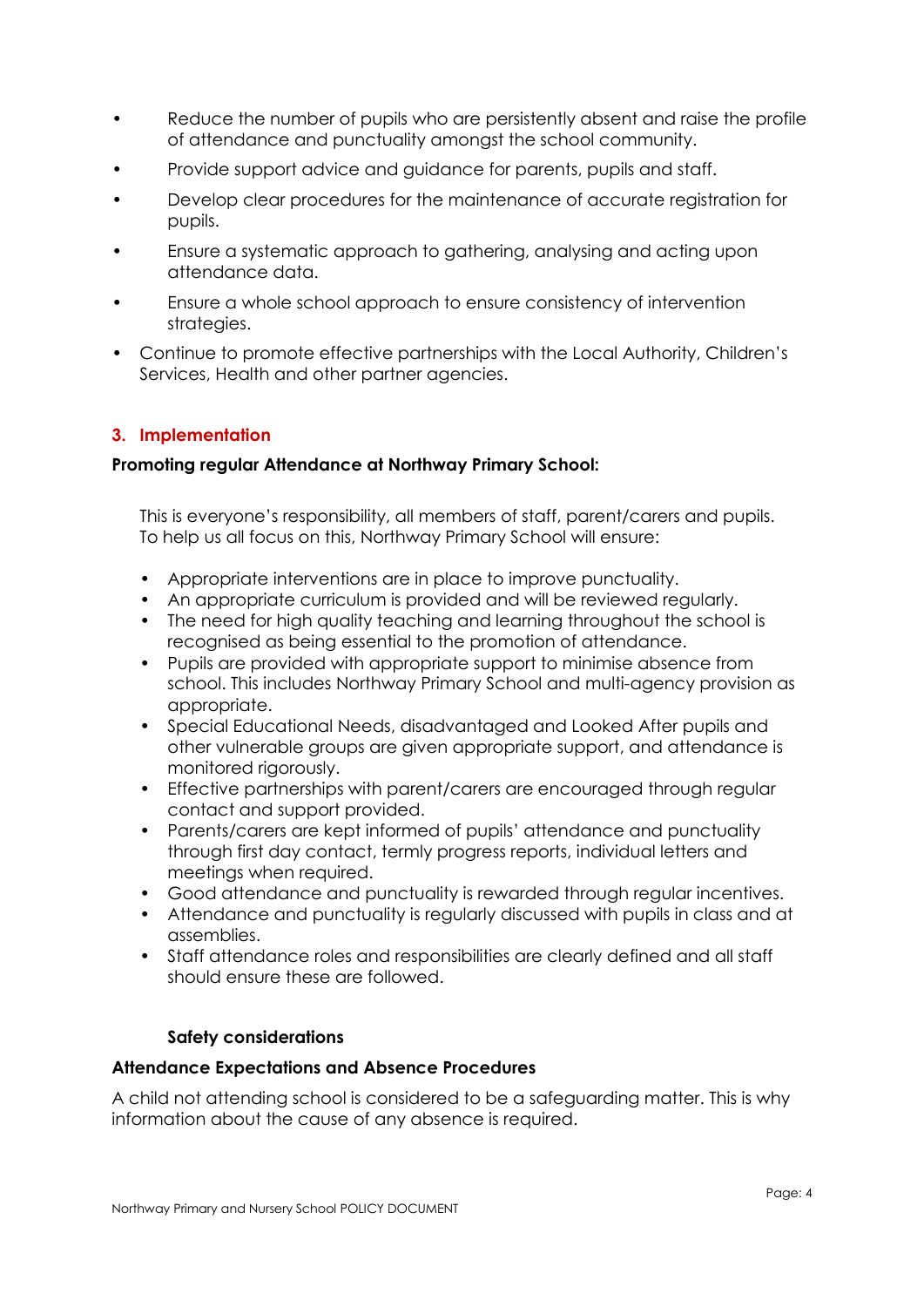## **Understanding types of Absence**

Northway Primary and Nursery School has to record every absence that a pupil takes from school and this is why it is important that parents/carers advise school about the cause of any absence, preferably by calling the school on the first day of absence and in writing on the pupil's return.

### **Authorised Absence**

Authorised absence: is when the school has accepted the explanation offered as satisfactory justification for the absence or given approval in advance for such an absence. If no explanation is received, absences cannot be authorised. It is the Headteacher, not parents who make the decision to authorise absence from school.

#### **Unauthorised Absence**

Unauthorised absence: is when the school has not received a reason for absence or has not approved a child's leave absence from school after a parent's request. This includes but is not exclusive to:

- Parents giving their children permission to be off school unnecessarily, such as for shopping, birthdays, to look after siblings
- Absences which have not been explained.
- Pupils who arrive at school too late to get their mark.

This type of absence may lead to the use of Penalty Notices or other sanctions from the Local Authority. From September 2018 Northway Primary and Nursery School can issue warning letters (in accordance with the Local Authority Code of Conduct) to parents where their child has accrued 10 sessions of unauthorised absence in any one term. The warning period will cover a period of 20 schools days. If the child has any unauthorised absence during this time the school will refer to case to the local authority requesting a Penalty Notice be issued.

## **Persistent Absence**

- Pupils are defined as persistent absentees by the Department for Education (DFE) if their attendance falls below 90%. This is for any absence whether authorised or unauthorised. The DFE expects schools to intervene well before pupils reach a level of persistent absence.
- Whilst we understand that pupils can be absent from school because they are ill, sometimes they can be reluctant to attend. If a pupil is reluctant to attend or a parent/carer has concerns, it is important that contact is made with the school as soon as possible to gain support and to work together to gain a resolution.
- Parent/Carers are asked to contact the class teacher or attendance lead (Mrs Reilly) in the first instance.

## **Why Regular Attendance is very important:**

Any absence affects education and regular absence will seriously affect pupils' learning.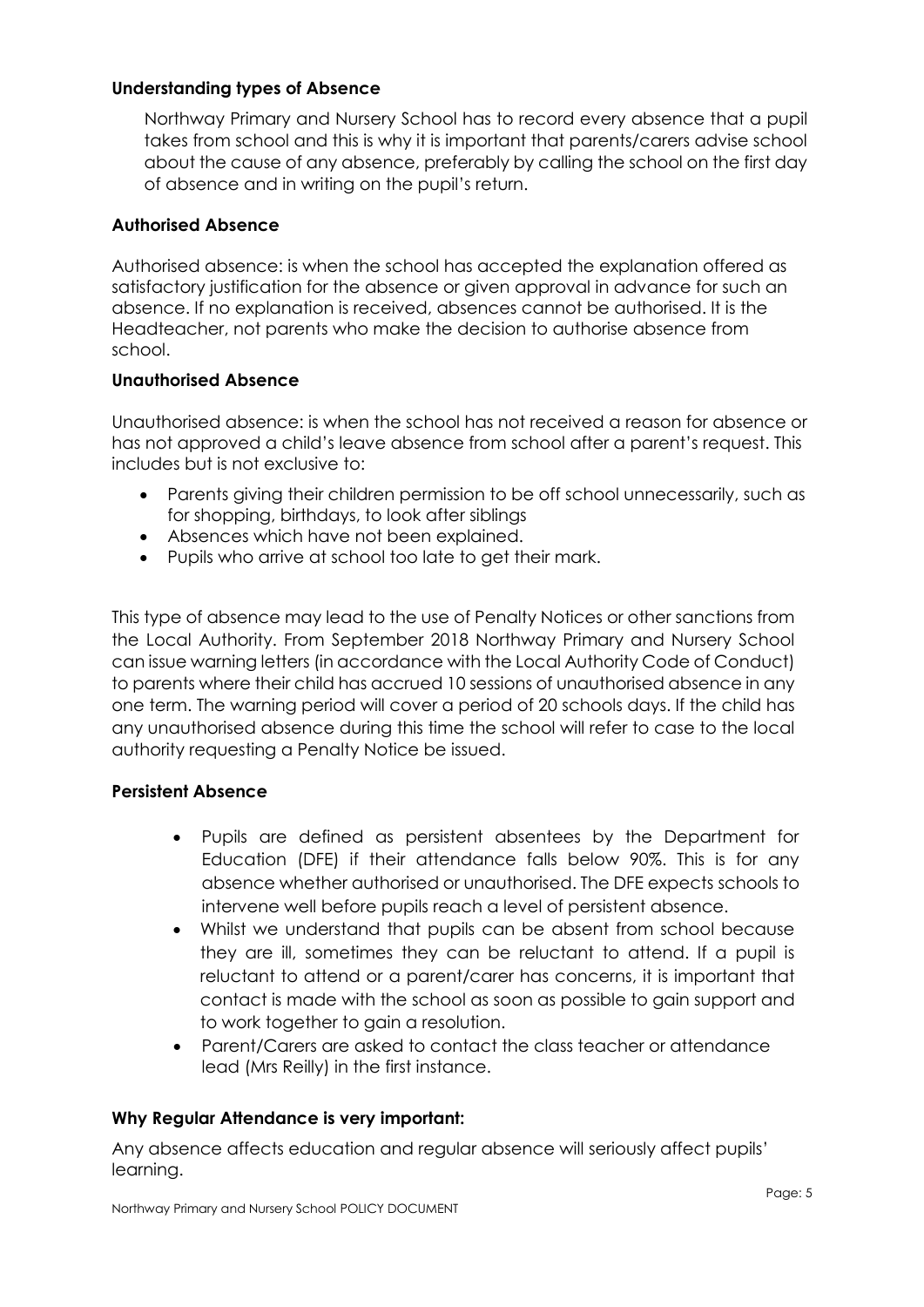Pupils who have time off often find it difficult to catch up and do well.

• 90% attendance is equivalent to a pupil missing one half day per week or approximately 118 lessons per year

Ensuring your child's regular attendance at school is your legal responsibility and permitting your child to have any absence without a good reason from school is an offence in law (The Education Act 1996) and may result in legal action.

## **The Education Welfare Officer (EWO)**

- The Education Welfare Officer provides support for parents/carer and advice on problems relating to attendance, and encourages good communications between home and school.
- The EWO will always try to resolve the situation by agreement with the family but, if a resolution cannot be achieved to improve the pupil's attendance and where unauthorised absence persists the EWO will be required to give consideration to the instigation of legal proceedings which include; Penalty Notices, Parental Prosecution and Education Supervision Orders. Details regarding attendance law, penalty fines and legal interventions are available from the Local Authority.

## **Leave of absence in Term Time**

The Law does not give any entitlement to parents to take their child on holiday during term time. Any application for leave must be in truly exceptional circumstances and the Headteacher must be satisfied that the circumstances warrant the granting of leave.

Parents/carers can receive a Penalty Notice for taking their child on holiday during term time without prior consent from school. Consent cannot be given retrospectively. The Headteacher will determine the number of school days a child can be away from school if the leave is granted.

## **Lateness**

Poor punctuality is not acceptable. If a pupil misses the start of the day they can miss work and late arriving pupils disrupt lessons, it can be embarrassing for the pupil arriving late and can encourage future absence.

## **How we manage lateness**

The school day starts and registers are taken at 9.05 am by the class teacher and pupils receive a late mark if they are not in their class by that time. School recommends that pupils arrive by 8.50 am.

- If a pupil arrives late to school parents/carers will receive a text message/telephone call to inform them of their child's late arrival.
- Late arrival to school following the close of registers is classified as an absence. If a pupil is persistently late after the official close of the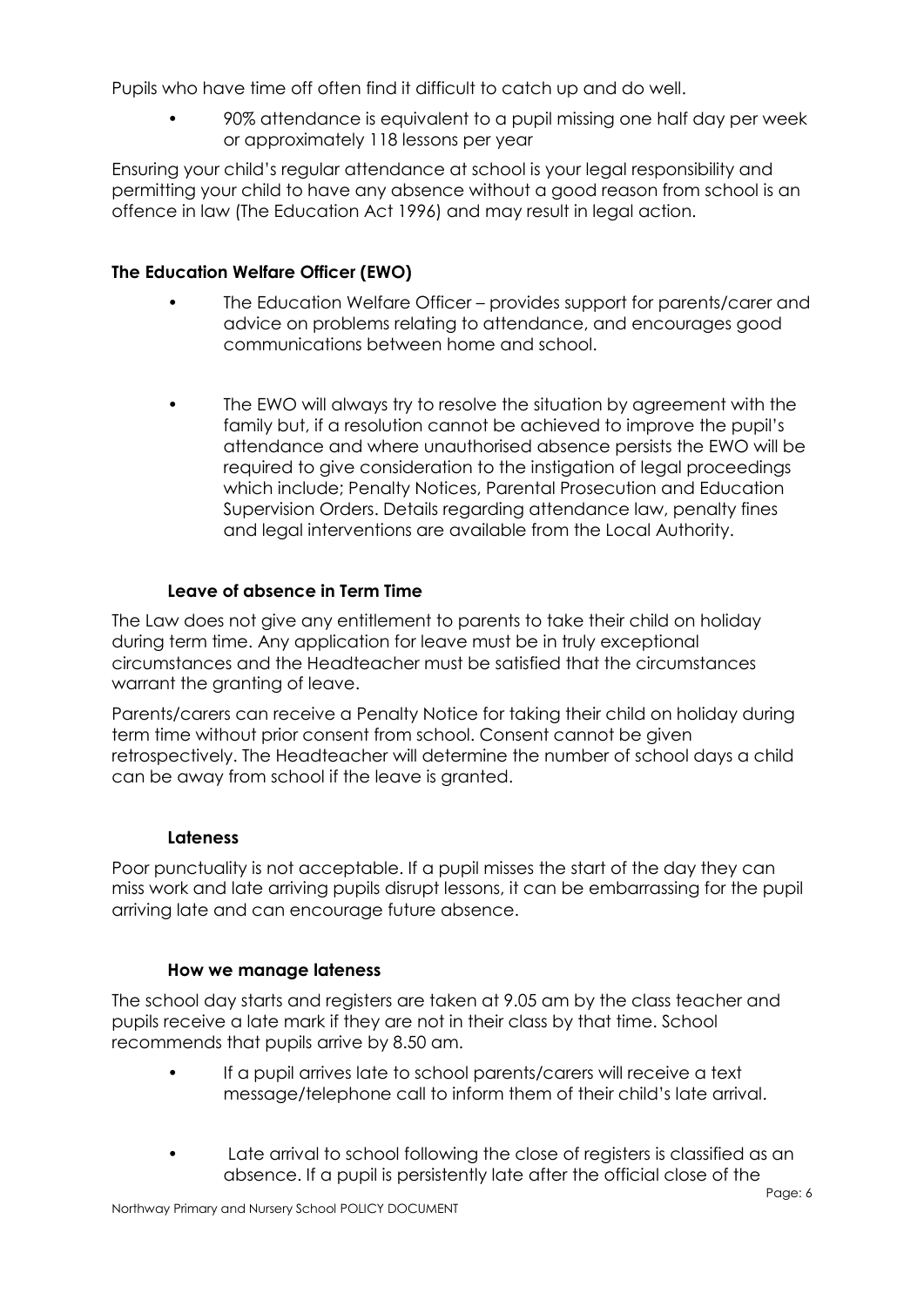register, the school may request the local authority issue a Penalty Notice.

If a Parent/Carer has any problem getting their child to attend school on time they should contact the Attendance officer (Miss Sultan) who will offer support to resolve the problem.

### **Removal from Roll**

From the 1st September 2016 changes were introduced to the Pupil Registration Regulations 2016. These amendments affect all non-standard transitions; this is whenever a child of compulsory school age leaves a school before completing the school's final year.

As a school we are now required to:

- Inform the LA in every circumstance when deleting a pupil's name from the admission register
- Inform the LA of the pupil's destination school and home address if the pupil is moving to a new school.
- Provide information to the LA when registering new pupils, including the pupil's address and previous school.

If your child is leaving our school parents are asked to:

- Give the attendance officer comprehensive information about their plans, including any date of a move and your new address and telephone numbers, your child's new school and the start date when known. This should be submitted to our school in writing.
- If pupils leave and we do not have the above information, then your child is considered to be a child missing in education. This requires schools and local authorities to then carry out investigations to try and locate your child, which includes liaising with Children's Services, the Police and other agencies. By giving us the above information, these investigations can be avoided.

#### **4. Impact**

#### **Outcomes**

All pupils' attendance will be working towards the school target of 97%. Those who do fall below 95% will receive notification and a flagging meeting will be held to offer initial support from the class teacher. If a pupil's attendance does not begin to improve targeted support will be implemented and actioned according to the needs of the family to ensure every child has access to learning and to minimize attendance becoming a barrier to learning.

#### Assessment

Pupil's attendance is monitored daily and actioned weekly. Improved attendance will be rewarded, however persistent absence and failure to improve attendance will result in appropriate actions to ensure every pupil is receiving school support. Attendance for the school is analysed half termly and targets and actions agreed.

**5.** Monitoring and Review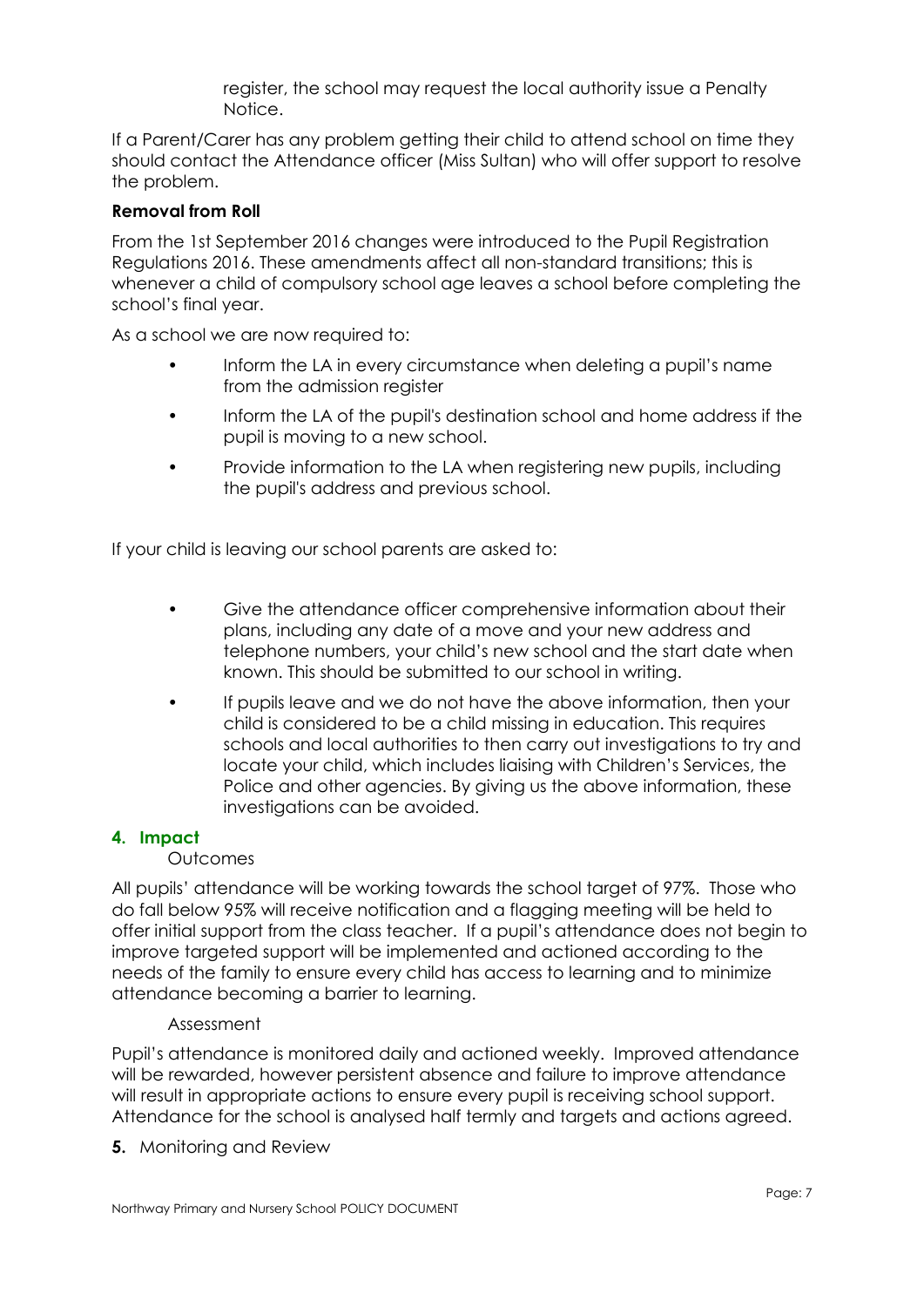## **People Responsible for Attendance Matters at Northway Primary and Nursery School**

All school staff, parents/carers and pupils need to work as a team to support the attendance and achievement of pupils. This continued support therefore is vital in making every pupil's journey through school a success.

Staff to speak to regarding attendance issues:

- Class Teacher (In the first instance)
- Miss Sultan (Attendance officer)
- Mrs Reilly (Attendance Lead)
- Mr Hargreaves (Head teacher)

Attendance is monitored daily by Miss Sultan to ensure First responses procedures are implemented effectively. A weekly meeting will be held with all people responsible for attendance to review actions and ensure all pupils are receiving individual targeted support for their attendance.

## **6. Role of the pupil / parent and Subject Lead**

## **Expectations of Parent/Carer**

Ensuring your child's regular attendance at school is a parent/carer's legal responsibility (Section 444 of the 1996 Education Act) and permitting absence from school that is not authorised by the school creates an offence in law.

- Ensure your child arrives for school on time.
- Telephone school if your child is to be late.
- For routine non-emergency medical and dental appointments please ensure they are made outside of school hours.
- Contact school preferably by 8.50 am on the first day of absence if your child is unable to attend through illness, giving an indication of the expected duration and return date to school.
- If a text message/phone call is received as a result of your child's absence it is important that you respond to this text to ensure your child is appropriately safeguarded.
- Contact the office if the reason for absence requires a more personal contact.
- In case of emergency we need up to date contact numbers at all times so please ensure you inform us of any changes especially to mobile telephone numbers. (As a school we request a minimum of two emergency contact details be provided)
- Requests for exceptional circumstances leave of absence must be in writing to the Headteacher and can only be authorised by the Headteacher. Reasons such as a close family bereavement or taking part in a significant religious event would be acceptable for short absences. Unacceptable reasons for missing school, include general holidays, weddings, shopping, concerts and birthdays. Absence Forms can be requested from the school reception.

## **If a pupil is absent we will**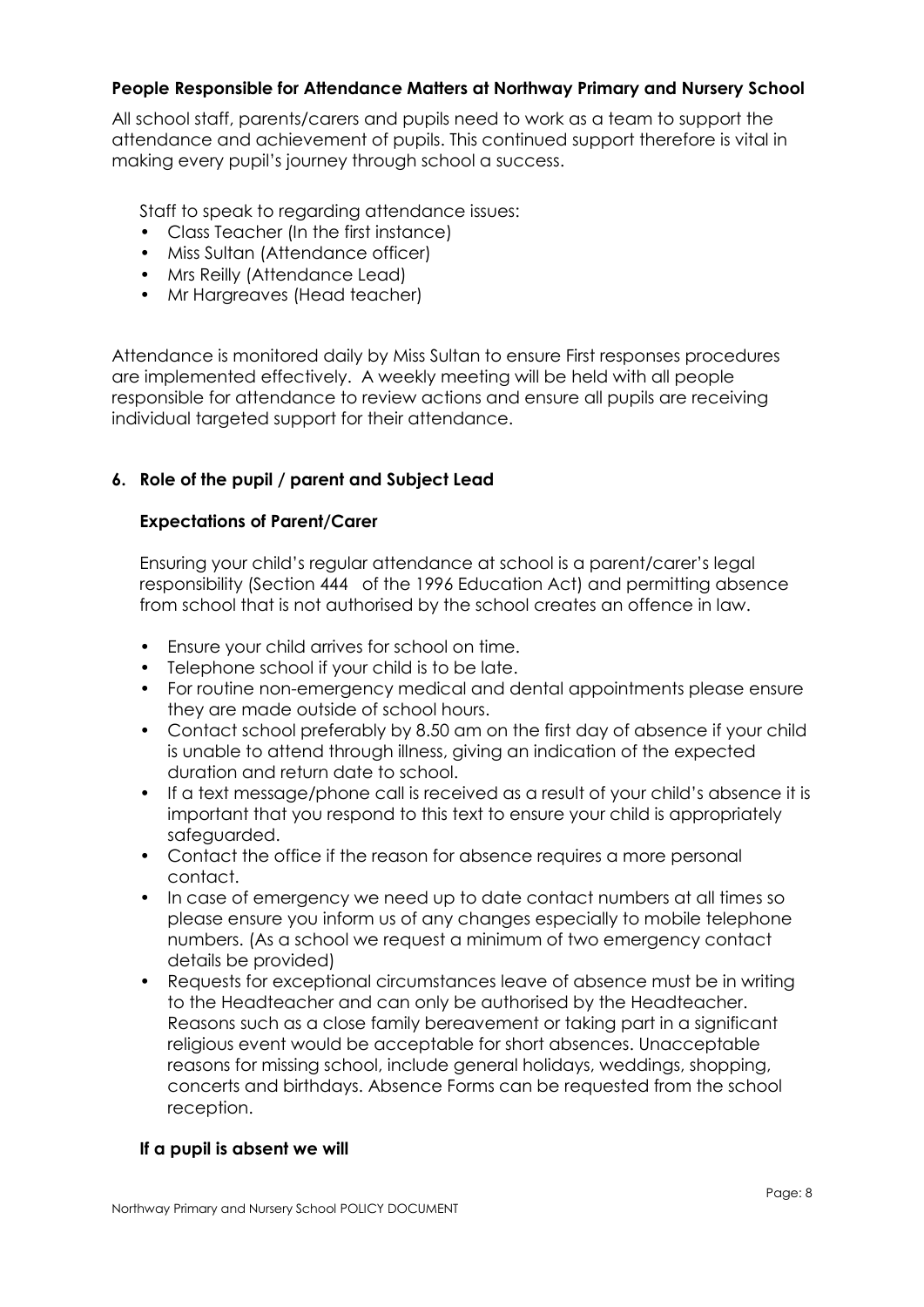- Telephone and text the parent/carer on the first day of absence if we have not heard from them by 9.30 am.
- If no response is received and the absence is unauthorised a member of school staff will conduct a home visit. If there are safeguarding concerns contact will be made with the family as soon as possible.
- If a pupil's absences are increasing and we are not aware of a good reason the parent/carer will, initially have a flagging meeting with the class teacher.
- If a pupil's absences continue to increasing and we are not aware of a good reason the parent/carer will be invited to meet the Head Teacher (Mr Hargreaves/Mrs Lightfoot) and Attendance Lead (Mrs Reilly).
- If absences persist the attendance lead and head teacher will discuss actions with the Education Welfare Officer.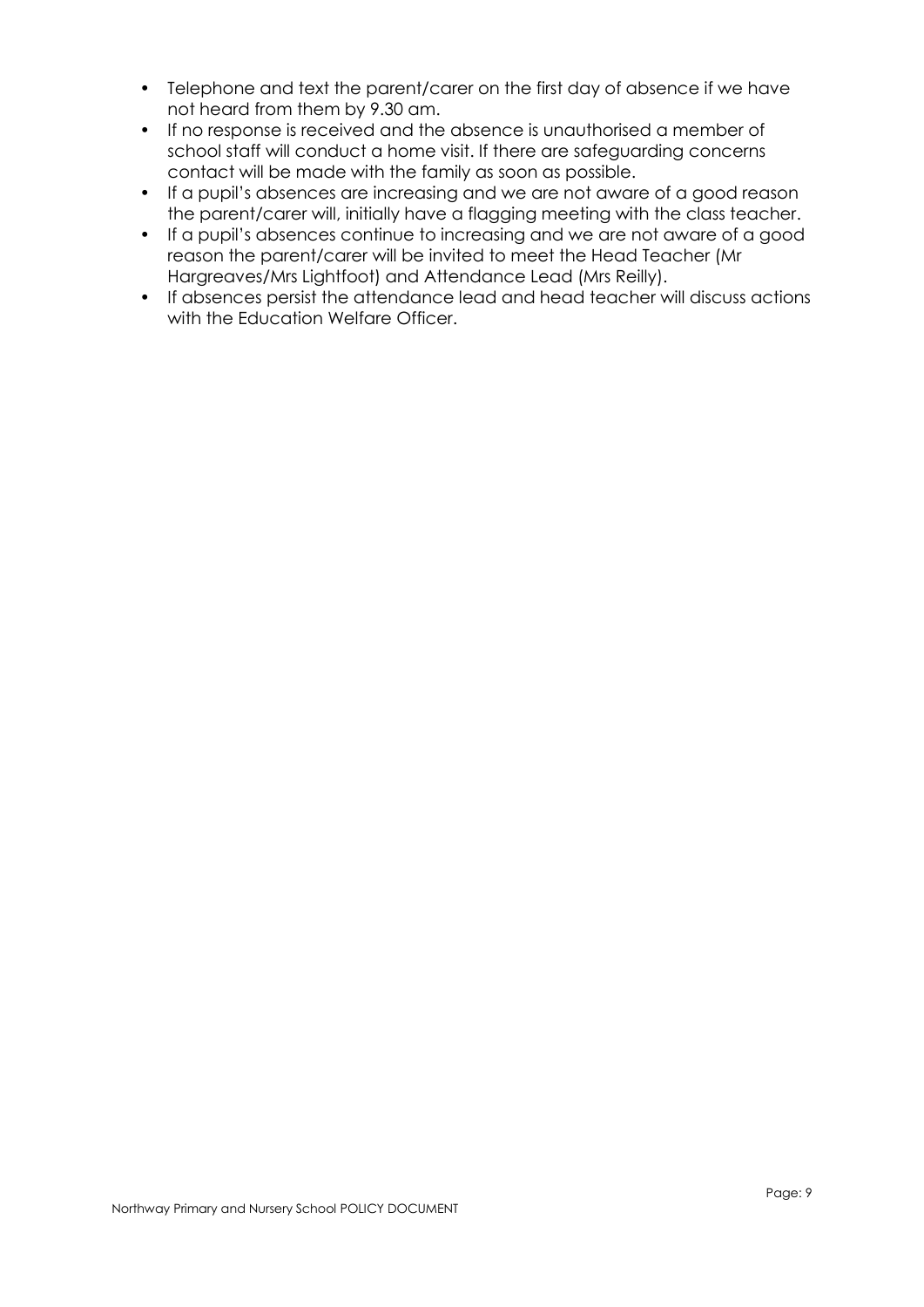## Appendices - working towards best practice

## Attendance and Punctuality Roles and Responsibilities Guidance<br>Whole School Approach

| When | Whom                         | Actions Expected                                                                           |  |
|------|------------------------------|--------------------------------------------------------------------------------------------|--|
|      |                              | . Arrive on school site by 8.50 am                                                         |  |
|      | Pupils                       | . Be in class on time for registration at 9.00-9.05 am                                     |  |
|      |                              |                                                                                            |  |
|      |                              |                                                                                            |  |
|      |                              | . Registers are completed on SIMS each day on time                                         |  |
|      |                              | · Ensure attendance has a high profile in class                                            |  |
|      |                              | · Discuss absence with pupils returning to school- complete personal attendance            |  |
|      | Class Teacher                | record                                                                                     |  |
|      |                              | . Welcoming long-term absentees back into the class- back to school interview to           |  |
|      |                              | be held                                                                                    |  |
|      |                              |                                                                                            |  |
|      |                              | . Ensuring staff have completed AM/PM registers                                            |  |
|      |                              | . Ensuring input of accurate attendance marks in the register via SIMs                     |  |
|      |                              | . Identify pupils who are absent from school without reason (before 9.30 am)               |  |
|      |                              |                                                                                            |  |
|      |                              | . Log on SIMS, parental voicemails, text messages and emails regarding<br>student absences |  |
|      |                              | . Ensure all Late arriving pupils are spoken to and their attendance is entered on         |  |
|      |                              | to SIMS                                                                                    |  |
|      |                              |                                                                                            |  |
|      |                              | . SIMS in touch messages sent to parent/carers who have failed to contact                  |  |
|      |                              | regarding their child's absence and also pupils who arrive late.                           |  |
|      |                              | . First day absence phone contact with parents/carers, following up                        |  |
|      |                              | unexplained absences where no text message/phone call has been                             |  |
|      | Attendance officer           | returned.                                                                                  |  |
|      |                              | . SLT and class teachers contacted with specific attendance queries and                    |  |
|      |                              | necessary follow ups required                                                              |  |
|      |                              | . Supporting staff with registration queries, support the interventions of the             |  |
|      |                              | class teachers.                                                                            |  |
|      |                              | . Logging attendance of all pupils going out /in school for medical, dental or visits      |  |
|      |                              | . Daily liaison with other settings for pupils educated off site to ensure AM and          |  |
|      |                              | PM registers are provided within set time parameters and pupils who fail to                |  |
|      |                              | attend with reasons unknown are followed up through the First Day contact                  |  |
|      |                              | systems.                                                                                   |  |
|      |                              | . Daily Late process, log and send actions for relevant staff.                             |  |
|      |                              | . Daily Attendance/ PA report sent to senior leader with responsibility for                |  |
|      |                              | attendance.                                                                                |  |
|      |                              | . Curriculum leaders informal discussions with identified pupils to follow up              |  |
|      |                              | attendance issues and agree future action required.                                        |  |
|      |                              |                                                                                            |  |
|      | Curriculum<br><b>Leaders</b> | . Curriculum leaders discuss with class teachers when required identified pupils of        |  |
|      |                              | concern regarding specific attendance queries and necessary follow ups                     |  |
|      |                              | required.                                                                                  |  |
|      | EW 0                         | · Safeguarding home visits as required.                                                    |  |
|      |                              | . Focused casework interventions with persistent absence pupils and families.              |  |
|      |                              | . Phone call contact with pupils/parent/carers                                             |  |
|      |                              | · Home visits                                                                              |  |
|      |                              | · Instigation of legal proceedings                                                         |  |
|      |                              | . Tracking of actions and interventions and feedback to pastoral staff.                    |  |
|      |                              | . Monitoring and tracking of staff not completing registers in line with                   |  |
|      | Senior Leader                | Safeguarding requirements.                                                                 |  |
|      |                              | · Home visits                                                                              |  |
|      |                              | . Liaison with EWO, Pastoral staff and Curriculum Leaders regarding support work           |  |
|      |                              | with identified pupils                                                                     |  |
|      |                              |                                                                                            |  |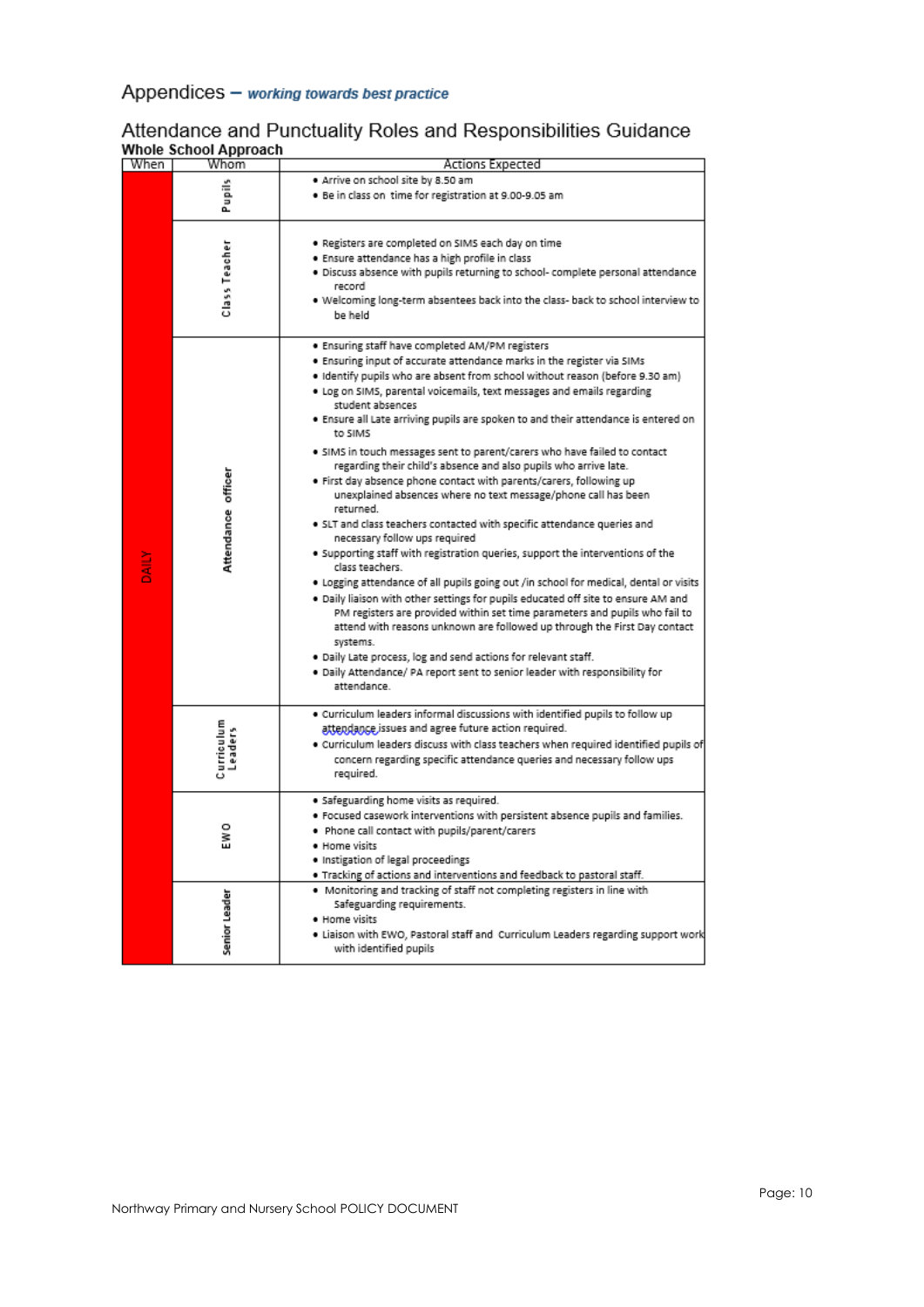| When   | Whom                  |        | Actions Expected                                                                                                                                                                                                                                                                                                                                                                                                         |  |  |
|--------|-----------------------|--------|--------------------------------------------------------------------------------------------------------------------------------------------------------------------------------------------------------------------------------------------------------------------------------------------------------------------------------------------------------------------------------------------------------------------------|--|--|
|        | class teacher         |        | . Ensure all members of the class know the school target and their current<br>attendance<br>. Monitor/follow up identified pupil absence by making contact with<br>parent/carers where appropriate. (Flagging Meetings)<br>. Update information on attendance boards and CPOMS<br>. Hold return to school interviews for pupils absent for extended periods of time<br>· Ensure pupils complete daily attendance records |  |  |
| WEEKLY | Attendance<br>officer |        | . Informing SLT and EWO of pupil patterns of absence.<br>. Provide weekly pupil attendance figures for class teachers and pupil rewards<br>. Discuss punctuality issues with identified pupils and parent/carers<br>· Pupils rewards<br>. Provide weekly Punctuality data for class teacher and pupil rewards                                                                                                            |  |  |
|        | curriculum            | Leader | . Details of pupils who are regularly absent should be forward initially to the subject<br>leaders<br>. Organise help for pupils to catch up on missed work due to prolonged absence                                                                                                                                                                                                                                     |  |  |
|        | Senior Leader         |        | . Monitoring and Tracking of staff not completing registers in line with<br>Safeguarding requirements.<br>. Liaison with EWO, Pastoral Coordinators and Curriculum Leaders regarding support<br>work with identified pupils                                                                                                                                                                                              |  |  |
|        |                       |        |                                                                                                                                                                                                                                                                                                                                                                                                                          |  |  |
| When   | Whom                  |        | Actions Expected                                                                                                                                                                                                                                                                                                                                                                                                         |  |  |
|        |                       |        | . Maintain a hìgh nrofile of attendance as a significant contributor to nunil achievement.                                                                                                                                                                                                                                                                                                                               |  |  |

| <b>HALF TERMIY</b> | Senior Leader | . Maintain a high profile of attendance as a significant contributor to pupil achievement<br>. Use attendance data to identify and take action to improve the attendance of<br>vulnerable pupils<br>. Ensure that all teaching staff focus on attendance in planning and pedagogy                                                                                                                                                                                                                                                                                                                                                                                  |
|--------------------|---------------|--------------------------------------------------------------------------------------------------------------------------------------------------------------------------------------------------------------------------------------------------------------------------------------------------------------------------------------------------------------------------------------------------------------------------------------------------------------------------------------------------------------------------------------------------------------------------------------------------------------------------------------------------------------------|
|                    | Senior Leader | Ensure that attendance features in ALL parents evenings<br>٠<br>Monitor and track attendance/PA Action Plans<br>٠<br>Liaise with EWO to share information and agree joint actions re action plans or other pupils<br>٠<br>causing concern                                                                                                                                                                                                                                                                                                                                                                                                                          |
|                    |               |                                                                                                                                                                                                                                                                                                                                                                                                                                                                                                                                                                                                                                                                    |
| TERMLY             | Senior Leader | The importance of attendance is underpinned by awareness of safeguarding issues for all<br>٠<br>pupils both in school and those at off site provision<br>School Attendance Review alongside the EWO<br>٠<br>Ensure that attendance is given a high profile as a key driver of school improvement and<br>٠<br>provide support and guidance to SLT, for plans to raise attendance<br>Ensure that the attendance policy is implemented across the school and that systems are<br>٠<br>operating effectively.<br>Report to SLT on attendance matters<br>٠<br>Ensure school prospectus, parent/carers welcome booklet and school newsletters promote<br>٠<br>Attendance |
|                    | Headteacher   | Ensure that attendance maintains a high profile as a key driver of school improvement<br>٠<br>through close monitoring and scrutiny of attendance data in conjunction with SLT and<br>Governors                                                                                                                                                                                                                                                                                                                                                                                                                                                                    |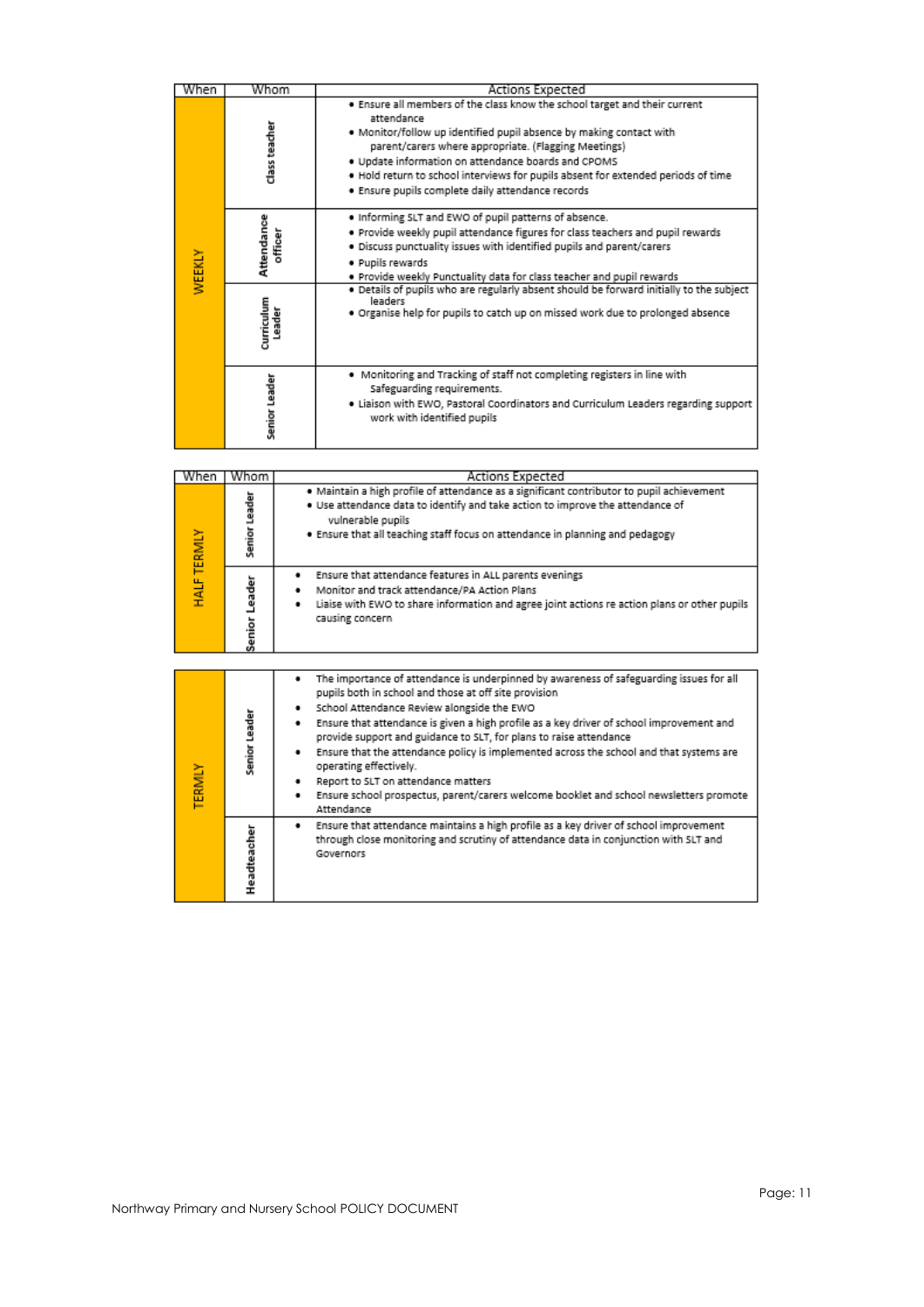#### 9.0 Table of Escalation of Interventions

| Attendance %                                       | RAG | Intervention                                                                                                                                                                                                                                                                            | <b>Lead Responsibility</b>                           |
|----------------------------------------------------|-----|-----------------------------------------------------------------------------------------------------------------------------------------------------------------------------------------------------------------------------------------------------------------------------------------|------------------------------------------------------|
| 100%<br>Attendance is<br>Excellent                 |     | Rewards and Praise<br>Attendance Prize draw<br>. .<br>Hamster for the class<br>. .                                                                                                                                                                                                      | Class Teacher<br>Attendance Officer<br>Senior Leader |
| 99% - 97%<br>Attendance is<br>Good                 |     | Rewards and<br>Encouragement<br>Attendance Prize draw<br>Hamster for the class<br>. .                                                                                                                                                                                                   | Class Teacher<br>Attendance Officer<br>Senior Leader |
| 96% - 90%<br>Attendance is a<br>Concern            |     | Talk to pupils & contact<br>parent/carers (Flagging<br>Meeting) 5 minute meetings<br>Return to school interviews<br>and completion of<br>attendance contract.<br>Safe and well safeguarding<br>home visits<br>Early intervention EWO<br>٠<br>Persistent absence warning<br>٠<br>letters | Class Teacher<br>Senior Leader<br>EWO                |
| Below 90%<br>Attendance is a<br>Serious<br>Concern |     | Regular next action planning<br>meetings<br>Safe and well safeguarding<br>visits<br><b>Action Plans</b><br>Legal intervention                                                                                                                                                           | Senior Leader<br>Pastoral staff<br>Governors<br>EWO  |